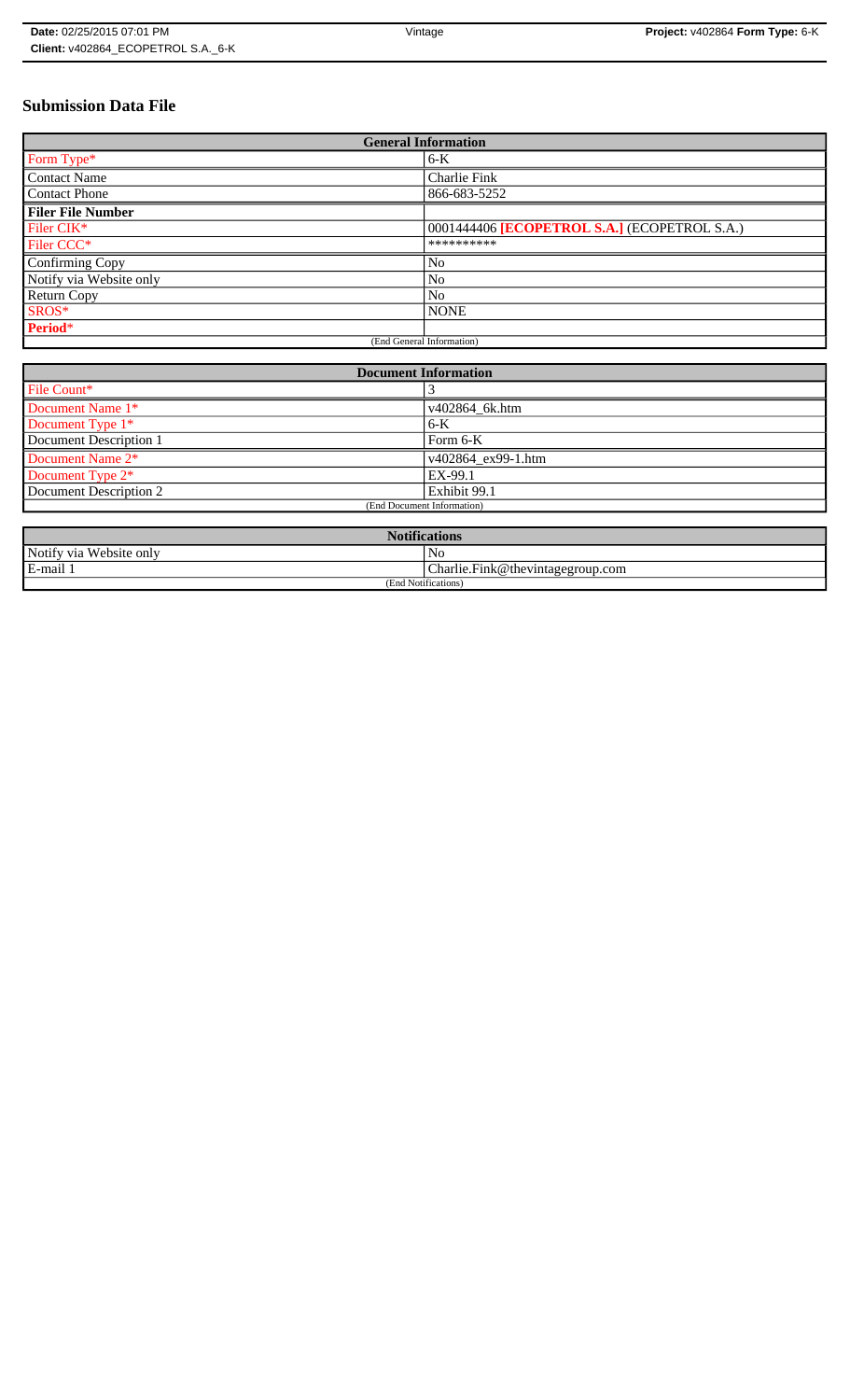### **UNITED STATES SECURITIES AND EXCHANGE COMMISSION Washington, D.C. 20549**

## **FORM 6-K**

### **REPORT OF FOREIGN PRIVATE ISSUER PURSUANT TO RULE 13a-16 OR 15d-16 UNDER THE SECURITIES EXCHANGE ACT OF 1934**

For the month of February, 2015 Commission File Number 001-34175

ECOPETROL S.A.

(Exact name of registrant as specified in its charter)

N.A.

(Translation of registrant's name into English)

COLOMBIA

(Jurisdiction of incorporation or organization)

Carrera 13 No. 36 – 24

BOGOTA – COLOMBIA

(Address of principal executive offices)

Indicate by check mark whether the registrant files or will file annual reports under cover of Form 20-F or Form 40-F.

Form 20-F  $\boxtimes$  Form 40-F  $\Box$ 

Indicate by check mark if the registrant is submitting the Form 6-K in paper as permitted by Regulation S-T Rule 101(b)(1)

Yes $\square$  No  $\square$ 

Indicate by check mark if the registrant is submitting the Form 6-K in paper as permitted by Regulation S-T Rule 101(b)(7)

Yes □ No ⊠

Indicate by check mark whether the registrant by furnishing the information contained in this form is also thereby furnishing the information to the Commission pursuant to Rule 12g3-2(b) under the Securities Exchange Act of 1934.

 $\mathbf{Yes} \ \square \ \mathbf{No} \ \boxtimes$ 

If "Yes" is marked, indicate below the file number assigned to the registrant in connection with Rule 12g3-2(b): 82-  $N/A$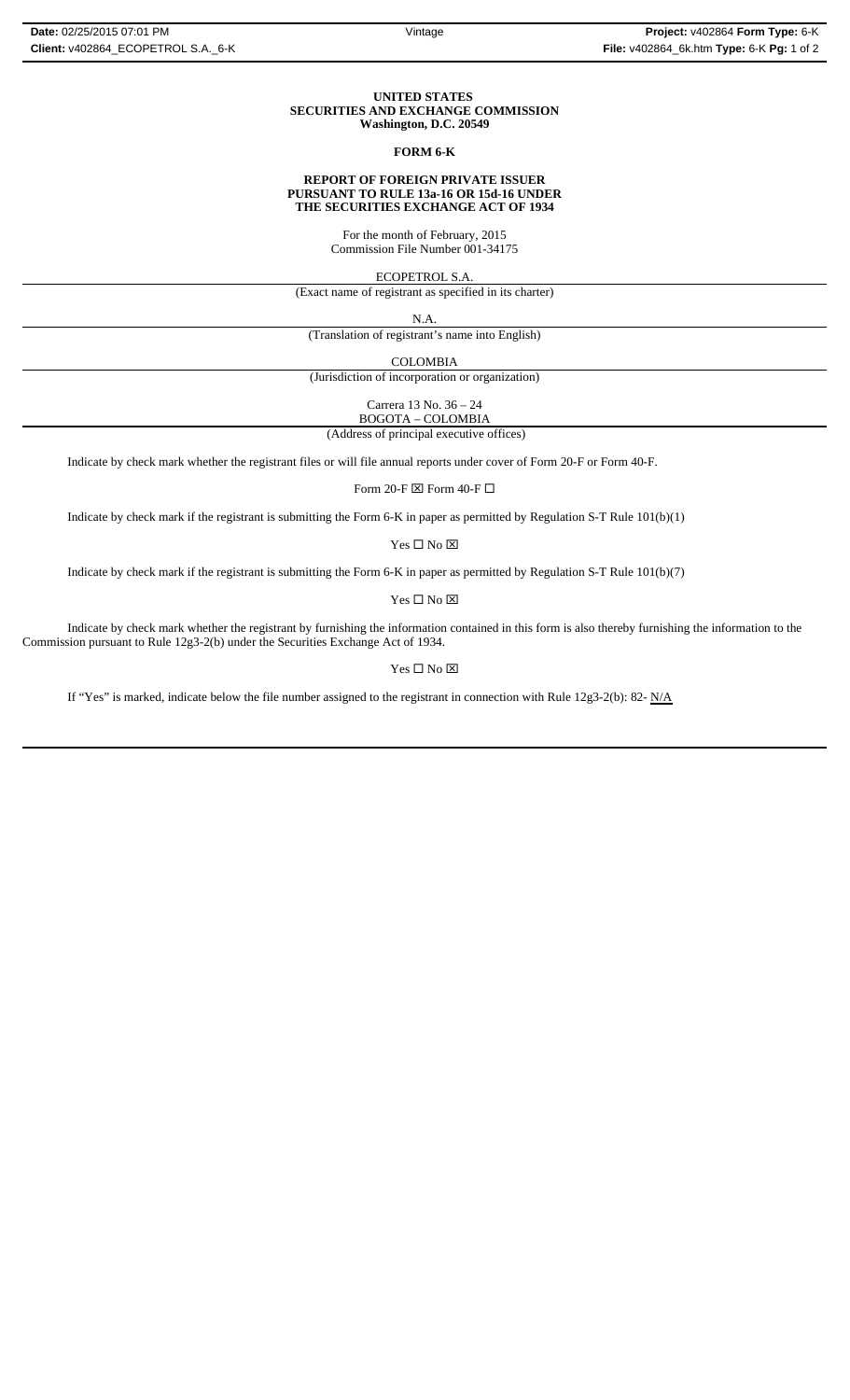## **SIGNATURES**

Pursuant to the requirements of the Securities Exchange Act of 1934, the registrant has duly caused this report to be signed on its behalf by the undersigned, thereunto duly authorized.

Ecopetrol S.A.

By: /s/ Magda Manosalva

Name: Magda Manosalva Title: Chief Financial Officer

Date: February 25, 2015